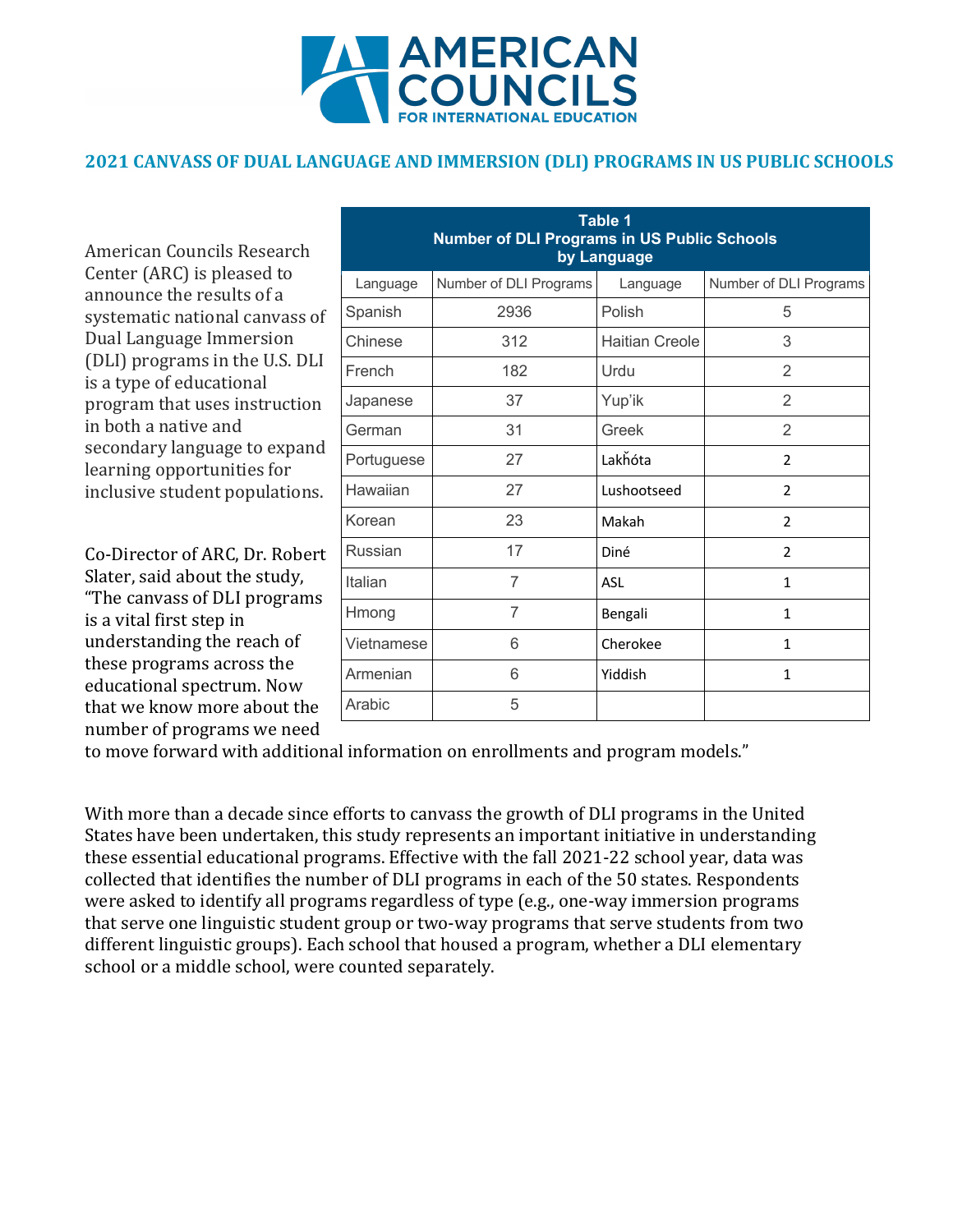The results, highlighted in the map below, indicate that there are more than 3,600 DLI programs across the United States. 44 states report producing DLI programs, and California, Texas, New York, Utah, and North Carolina account for almost 60% of all programs. Spanish programs account for about 80% of all DLI programs followed by Chinese  $(8.6\%)$  and French  $(5.0\%)$ . Commenting on the importance of DLI programs to raise student achievement, the Director of Dual Language Studies at ARC, Mr. Gregg Roberts, who oversaw this study, wrote, "The geographical distribution of DLI is encouraging. These programs are a cost effect approach to elevate equity and access with accountability in U.S. language education."

## **Figure 1**



*DLI Programs 2021*